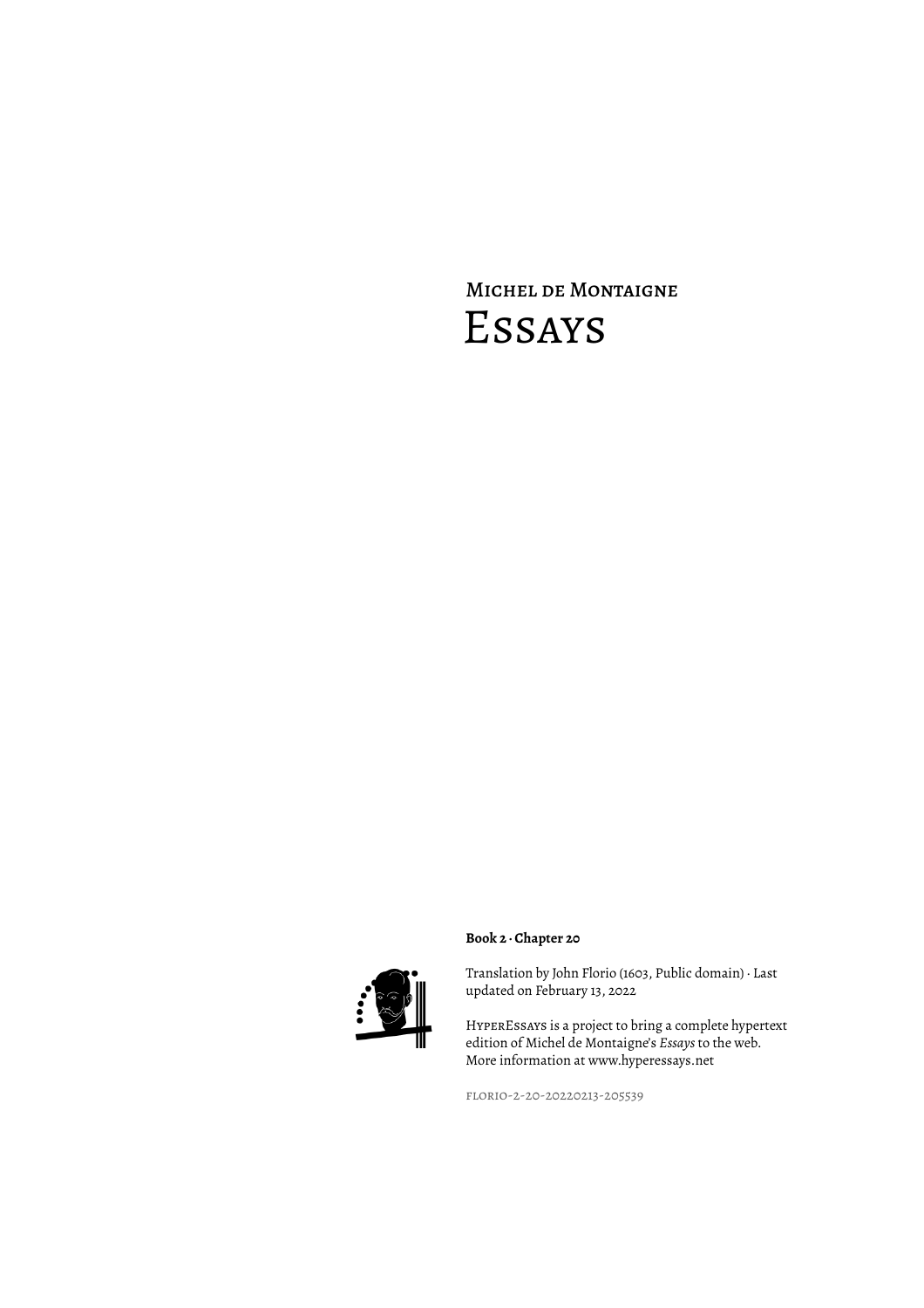# We taste nothing purely

The weakenes of our condition, causeth, that things in their naturall simplicitie and puritie cannot fall into our use. The elements we enjoy are altered: Metalls likewise, yea golde must be empared with some other stuffe to make it fit for our service. Nor vertue so simple, which *Ariston, Pyrrho,* and the Stoickes, made the end of their life, hath beene able to doe no good with<sup>1</sup> composition: Nor the Cirenaike sensualitie or Aristippian voluptuousnes. *Of the pleasures and goods we have, there is none exempted from some mixture of evil, and incommoditie.*

*medio de fonte leporum Surgit amari aliquid, quod in ipsis floribus angat.*

*From middle spring of sweetes some bitter springs, Which in the very flower smartly stings.*

Our exceeding voluptuousnes hath some aire of groning and wailing: Would you not say, it dieth with anguish? Yea when we forge it's image in hir excellencie, we decke it with Epithets, of sickish and dolorous qualities: languor, effeminacie, weaknesse, fainting and *Morbidezza,* a great testimony of their consanguinitie and consubstantialitie: Excessive joy hath more severitie, then jolitie: Extreame and full content, more settlednesse, then cheerefulnes. *Ipsa faelicitas, se nisi temperat, premit. Felicitie it selfe, unlesse it temper it selfe, distempers us.* Ease consumeth us. It is that, which on old Greeke verse saith, of such a sense. The Gods sell us all the goods they give us; that is to say, they give us not one pure and perfect, and that which we buy not with the price of some evill. Travell and pleasure, most unlike in nature, are notwithstanding followed together by a kinde of I wot not what naturall conjunction of *Socrates* saith, that some God attempted to huddle up together, and confound sorrow and voluptuousnesse: but being unable to effect it, he bethought himselfe to couple them together, at least by the taile. *Metrodorus* said, that in sadnesse there is some aloy of pleasure. I know not whether he meant any thing else, but I imagine, that for one to enure himselfe to melancholy, there is some kinde of purpose, of consent, and mutuall delight: I meane besides ambition, which may also be joyned unto it. There is some shadow of delicacie, and quaintnesse, which smileth and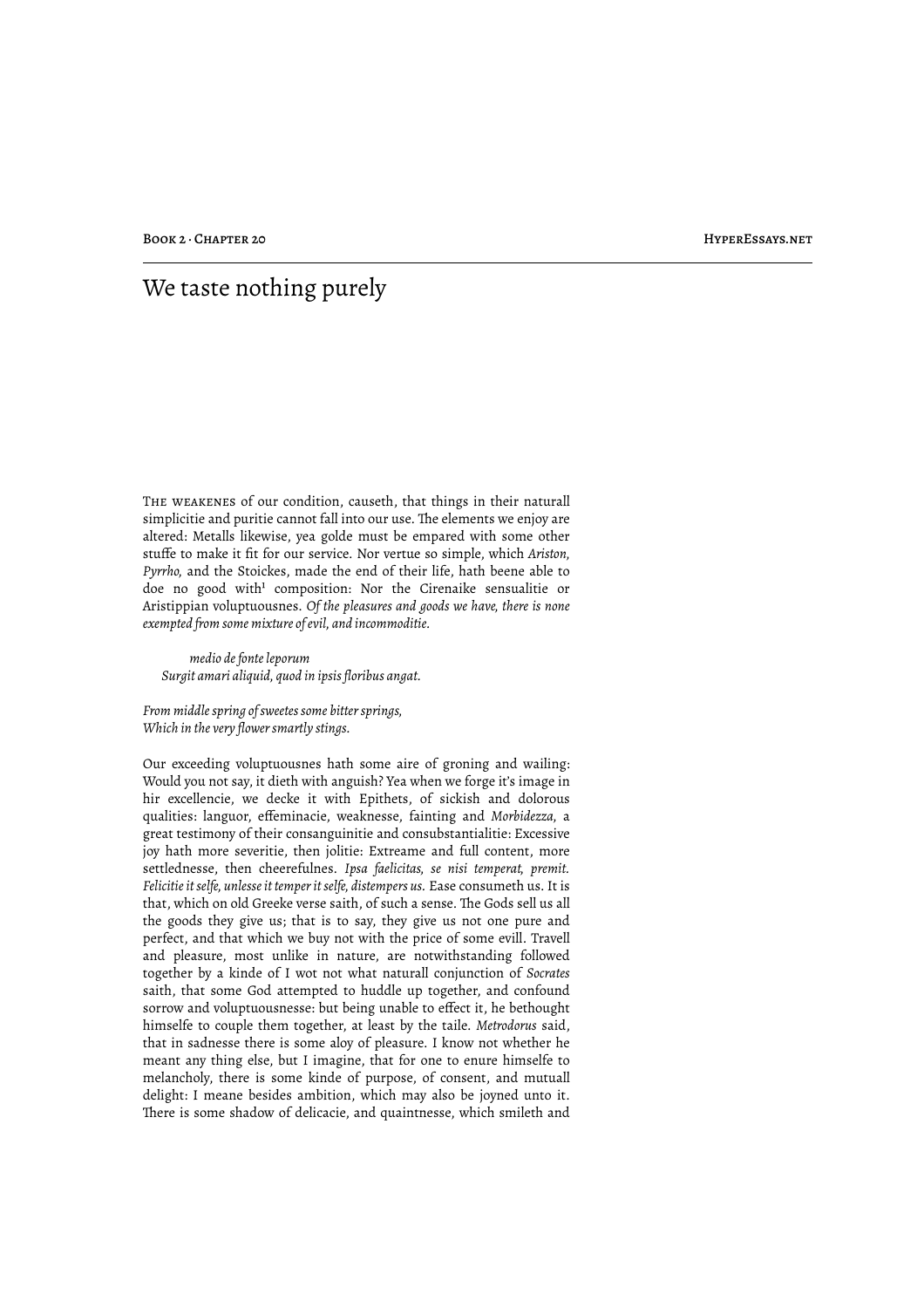#### Montaigne · Essays

fawneth upon us, even in the lappe of melancholy. Are there not some complexions, that of it make their nourishment?

#### *est quædam flere uoluptas.*

*It is some pleasure yet, With teares our cheekes to wet.*

And one *Attalus* in *Seneca* saith, the remembrance of our last friends is as pleasing to us, as bitternesse in wine that is over old;

*Minister ueteris puer falerni Ingere mi calices amariores:*

*Sir boy, my servitor of good old wine, Bring me my cup thereof bitter, but fine.*

and as of sweetely-sowre apples. Nature discovereth this confusion unto us: Painters are of opinion, that *the motions and wrinkles in the face, which serve to weepe, serve also to laugh.* Verely, before one or other be determined to expresse which; behold the pictures successe, you are in doubt toward which one enclineth. And the extreamitie of laughing entermingles it selfe with teares. *Nullum sine auctoramento malum est. "ere is no evill without some obligation.* When I imagine man fraughted with al the commodities may be wished; let us suppose, al his severall members were for ever possessed with a pleasure like unto that of generation, even in the highest point that may be: I finde him to sinke under the burthen of his ease, and perceive him altogether unable to beare so pure, so constant, and so universall a sensualitie. Truely he flies when he is even upon the nicke, and naturally hastneth to escape it, as from a step, whereon he cannot stay or containe himselfe, and feareth to sinke into it. When I religiously confesse my selfe unto my selfe, I finde, the best good I have, hath some vicious tainte. And I feare that *Plato* in his purest vertue (I that am as sincere and loyall an esteemer thereof, and of the vertues of such a stampe, as any other can possibly be) if he had neerely listned unto it (and sure he listned very neere) hee would therein have heard some harsh tune, of humane mixture, but an obscure tune, and onely sensible unto himselfe. *Man all in all, is but a botching and party-coloured worke. "e very Lawes of Justice, can not subsist without seme commixture of Unjustice:* And *Plato* saieth, *"ey undertake to cutte off* Hidraes *heades, that pretend to remoove all incommodities and inconveniences from the Lawes. Omne magnum exemplum habet aliquid ex iniquo, quod contra singulos utilitate publica rependitur. Every great example hath some touch of injustice, which is requited by the common good against particulars,* saith *Tacitus.* It is likewise true, that for the use of life and service of publike societie, there may be excesse in the puritie and perspicuitie of our spirites. This piercing brightnesse hath overmuch subtilitie and curiositie. They should be made heavy and dull, to make them the more obedient to example and practise; and they must be thickned and obscured, to proportion them to this shadie and terrestriall life. Therefore are vulgar and lesse-wiredrawnewits found to be more fitte and happy in the conduct of affaires. And the exquisite and high-raised opinions of Philosophie, unapt and unfit to exercise. This sharpe vivacitie of the spirit, and this supple and restlesse volubilitie, troubleth our negotiations. Humane enterprises should be managed more grosely and superficially, and have a good and